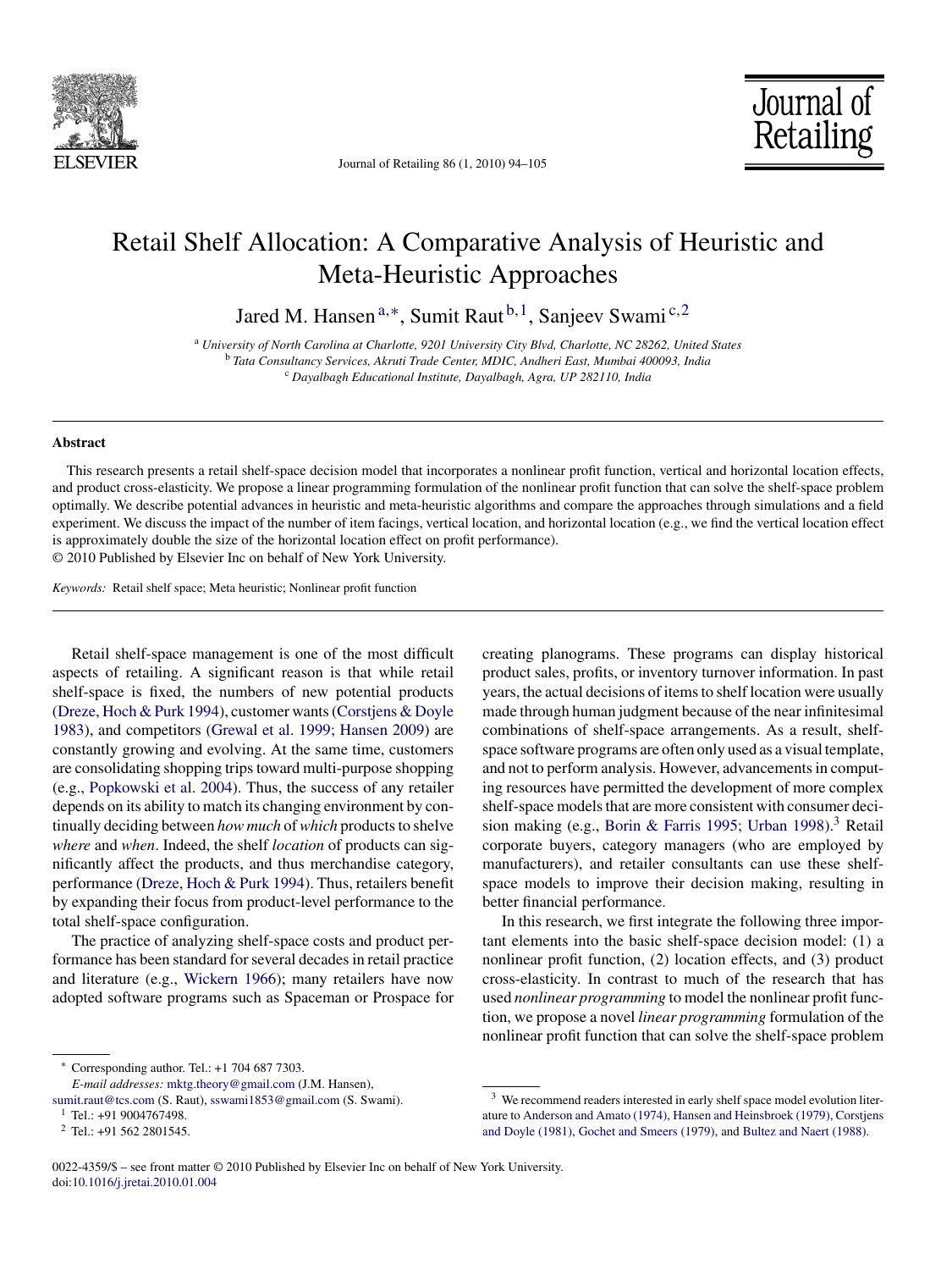optimally. We then extend the retail shelf-space literature by comparing potential advances in heuristic and meta-heuristic algorithms of the shelf-space model. We compare the different approaches/extensions through simulations and a field experiment. Unlike prior experiments that look at one store using a before-after scenario (i.e., lacking a control group), we investigate differences *between* three different configurations (i.e., including a control group) using a before-after comparison. Thus, we can control for both natural growth in consumer populations (in the control group) as well as change due to the novelty of making any changes at all (by having two different change groups of stores). The results indicate that the meta-heuristic approach outperforms the heuristic approach (and is closest to the linear programming formulation) in the simulations and the heuristic and control group in the natural field experiment. In summary, we find that the number of facings, vertical location, and horizontal location each have a significant, near-equivalent impact. We conclude with a discussion of limitations and implications.

### **The shelf-space allocation model**

To develop a basic understanding of how heuristic and metaheuristic models can aid retailers, we first describe the basic shelf-space management problem as follows:

$$
\text{Maximize} \sum_{j=1}^{N} \sum_{k=1}^{S} P_{jk} * x_{jk} \tag{1}
$$

In essence, the formula multiplies the profit of an item  $(P_{ik})$ by the number of facings of that item (*xjk*). We use the term "item" throughout this paper to refer to an individual product stock keeping unit (SKU). Although many products may have one facing on a shelf, at times other products have multiple facings. It is assumed that increasing the facings of an item normally has a positive effect on the item's sales, as found in the literature (e.g., [Baker and Urban 1988; Urban 1998, 2002, 2005\).](#page--1-0) Otherwise, the number of facings would be kept to one per item, thus allowing room for additional items on the shelf. $4$  The formula repeats the process for each product (*j*) on each shelf (*k*) to calculate the total profit across all products (*N*) on all shelves (*S*). The manager's goal becomes finding the right combinations of items and facing across the shelf-space to maximize total profit. Following [Yang and Chen \(1999\),](#page--1-0) the problem is presented here as an integer programming formulation because retailers are interested in solutions that give integers, or whole numbers, of suggested product facings.

#### **Accounting for the nonlinear profit function**

A nonlinear profit function is one approach that retailers can use to make better shelf-space arrangement decisions (see, e.g., [Lim, Rodrigues & Zhang 2004\).](#page--1-0) To demonstrate this function, we examine the basic retail shelf model shown in Eq. (1). The total profit generated by a particular product in that equation is equal to the per unit product profit dollars multiplied by the number of shelf facings. However, while a retailer might double the sales of an item by giving it two facings on the shelf, the sales or profit increase from two to three facings is usually less than the increase from one to two facings. Likewise, the increase from three to four facings will be even less, and so forth. That is, there is a nonlinear relationship between the number of facings and the profit dollars produced—referred to as a nonlinear profit function.

We emphasize that the term "nonlinear profit function" is not equivalent to—nor does it necessarily imply—"nonlinear programming." Indeed, nonlinear formulations of shelf-space problems with nonlinear profits in the literature are unable to find optimal solutions for the majority of shelf-space problems (e.g., [Lim, Rodrigues & Zhang 2004\).](#page--1-0) Consistent with [Hansen,](#page--1-0) [Raut and Swami \(2006\), w](#page--1-0)e propose that retailers can use a "linear integer programming formulation" of the "nonlinear profit function" in the shelf-space model.<sup>5</sup> As such, the linear model retains the advantages of the diminishing returns that accrue with additional space for any given product. In summary, as shown in [Appendix A,](#page--1-0) a nonlinear profit function can be modeled using linear programming.

## *Accounting for the horizontal directional effect*

Including directional effects in the shelf-space model is another approach that retailers can use to make better shelf-space arrangement decisions. The general concept of "location" affects many aspects of retailing, from the store location to departmental adjacencies to category and subcategory shelf-space arrangements. Research on the general topic of location goes back to concepts such as [Reilly's \(1929\)](#page--1-0) gravitational models. Specifically, in reference to the shelf-space configurations, the location of a product can significantly affect its profit generation (see, e.g., [Dreze, Hoch & Purk 1994\).](#page--1-0) For example, most retailers intuitively expect cold cereal products placed at or above the shopping cart level generate more sales and profit than if the same products were placed on the bottom shelf. Additionally, people might read shelf tags (habitually) from left to right within a given section of shelf (i.e., a horizontal effect). Products closer to the end of the aisle might experience more passing traffic than items located toward the center of the shelf, and thus have increased sales due to their proximity toward the end of the aisle.

<sup>4</sup> Retail practice provides prima facie evidence of this assumption about the incremental value of multiple facings. We urge the reader to observe any aisle of a retailer. The reader will witness several products with multiple facings. We ask: As retailers have more products available to them from manufacturers than actual shelf space permit, *why* would retailers choose for any product to ever receive more than one facing? The only logical reason is if, on average, the *additional* space allocated to the product results in more sales or profit than if the next best non-displayed product was included.

<sup>5</sup> Nonlinear models can be transformed to linear models by a conversion. For example, consider the nonlinear objective function: max  $(x_1 * x_2)$ , where  $x_1$  and  $x_2$  are binary variables (e.g., Corstiens & Doyle 1983). This nonlinear function can be transformed into a linear function as follows: max *z*, where  $z \leq x_1$ ;  $z \leq x_2$ (so that all the terms are linear).